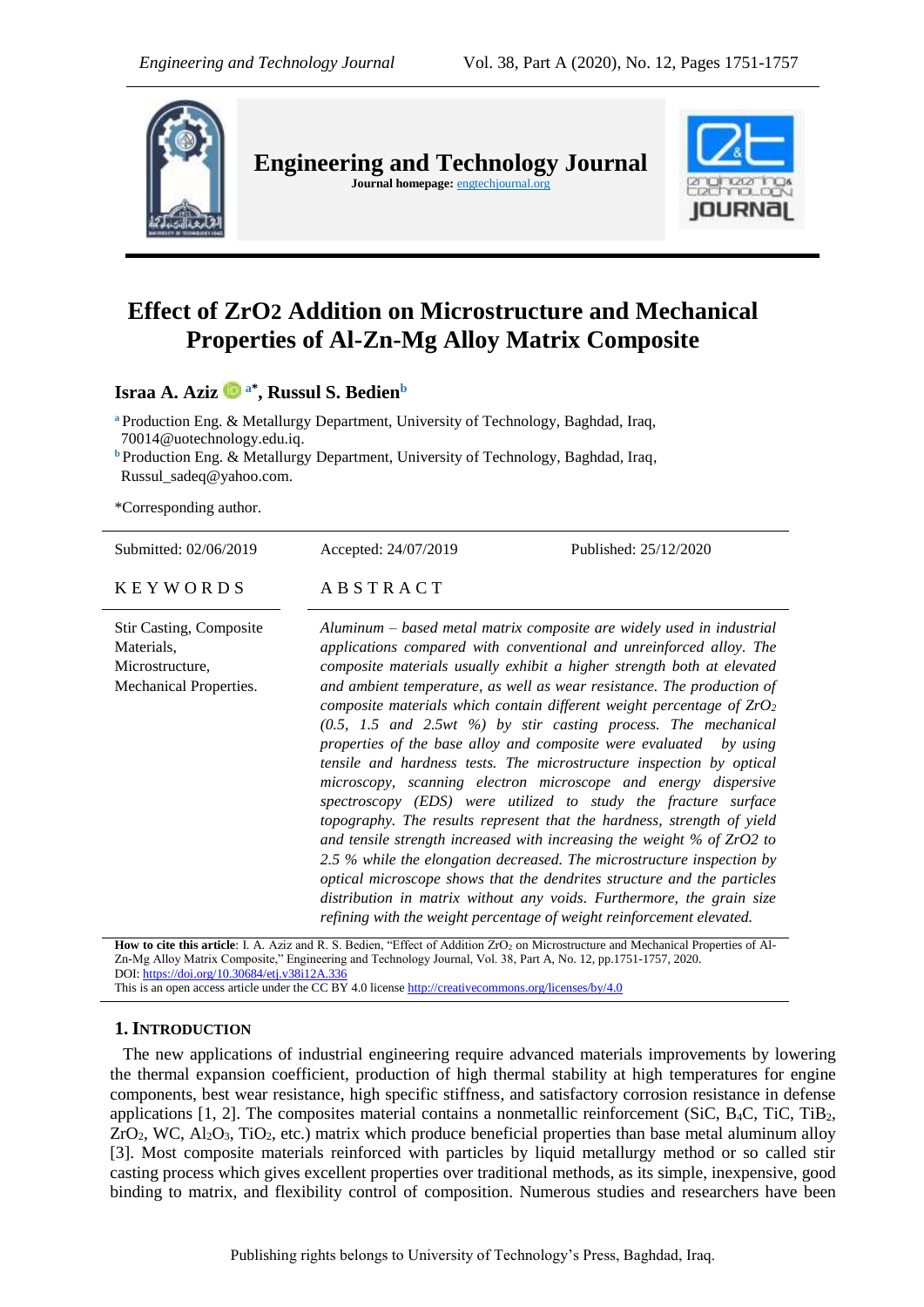working in this field. Madhusdhn et al. 2016 [4] studied the effects of  $ZrO<sub>2</sub>$  P reinforcement addition on mechanical properties "hardness "and resistance of wear for Al-7075 and its composites using varying weight percentage 0-8wt% the composite manufacturing by stir casting. The results present best value in" hardness", friction coefficient, good strength and lowering wear rate with increasing the weight percentage of reinforcement particles additions. Sunil Kumar K K A and D.P. Girish [5] , investigate the influence of cenosphere content was varied from 2 to 6 wt% and short E-glass fibers are varied from 1 to 5 % in steps of 2% by weight in the composites. The stir casting method was used to produce the composites by adding cenosphere particles to Al-7075alloy. The results represent increasing in specific modulus, specific strength, damping capacity and good wear resistance when compared with base alloy. The aim of this research is to study the changes in microstructure & mechanical properties by adding  $ZrO<sub>2</sub>$  particulate reinforcement with different weight percent (0.5, 1.5, and 2.5%) on the microstructure and mechanical properties of alloy Al-Zn-Mg.

#### **2. EXPERIMENTAL WORK**

In this experimental work, particulate ZrO<sub>2</sub> additions as reinforcement with particle size vary between (50-75) µm embedded in Al-Zn-Mg alloy as a matrix. Table I demonstrates the chemical composition of the base alloy. The Al-Zn-Mg alloy was melted in alumina crucible at  $750$  °C in a local electrical furnace that is preheated at 300  $\degree$ C for one hr in a steel mold, and then pour into a mold to prepare the base alloy. The composites have been produced by stir casting process where it was melting the base alloy at 750 <sup>o</sup>C, which is above the liquid's temperature composition for the melt at this temperature for 15 min., then added flux  $1wt\%$  NaF<sub>2</sub>.

| <b>Element</b> | Wt %   |
|----------------|--------|
|                |        |
| Si             | 0.0949 |
| Fe             | 0.221  |
| Cu             | 1.38   |
| Mn             | 0.0261 |
| Mg             | 2.31   |
| Cr             | 0.191  |
| Zn             | 5.88   |
| Ti             | 0.0278 |
| Al             | Bal    |

**TABLE Ӏ: Analysis of the chemical content for alloy Al-Zn-Mg .**

The reinforcing materials  $ZrO<sub>2</sub>$  gradually adding to molten base alloy with different percentages (0.5, 1.5, and 2.5 wt%) were they wrapped by foil of aluminum and preheated at 550  $\degree$ C for one hour to remove the moisture, and to help the wettability improvement of particles with matrix Al-Zn-Mg alloy. The melt alloy stir by electric stirrer with rotational speed 750 RPM so as to produce suitable dispersion for reinforcement in base alloy. Magnesium has been added with 1 wt% to improve the wettability. Then, the molten pouring in the mold and the process is repeated gradually for all additions. The base alloy and composites prepared for examination process by machining. The turning process used to produce the specimen with dimension 15x10 mm. The samples then grinding with silicon carbide papers 500 and 1000 grit, after then used cloth "5 µm and 0.3 µm" alumina suspension consequently for polishing. These samples were then washed by water, alcohol and dried by hot air. The micro hardness measured by Vickers hardness apparatus. The load used was 200g. The samples for microstructure examination after etching by solution which contain 1% HF and 99% H<sub>2</sub>O [6], then washed by water, alcohol and dried by hot air. The grain size measured by standard method ASTM using mean linear intercept method [7]. The tensile test has been proceeded for the sample produced by using ASTM E8 [8], as presented in Figure 1, then the tensile test fracture surface inspection by SEM.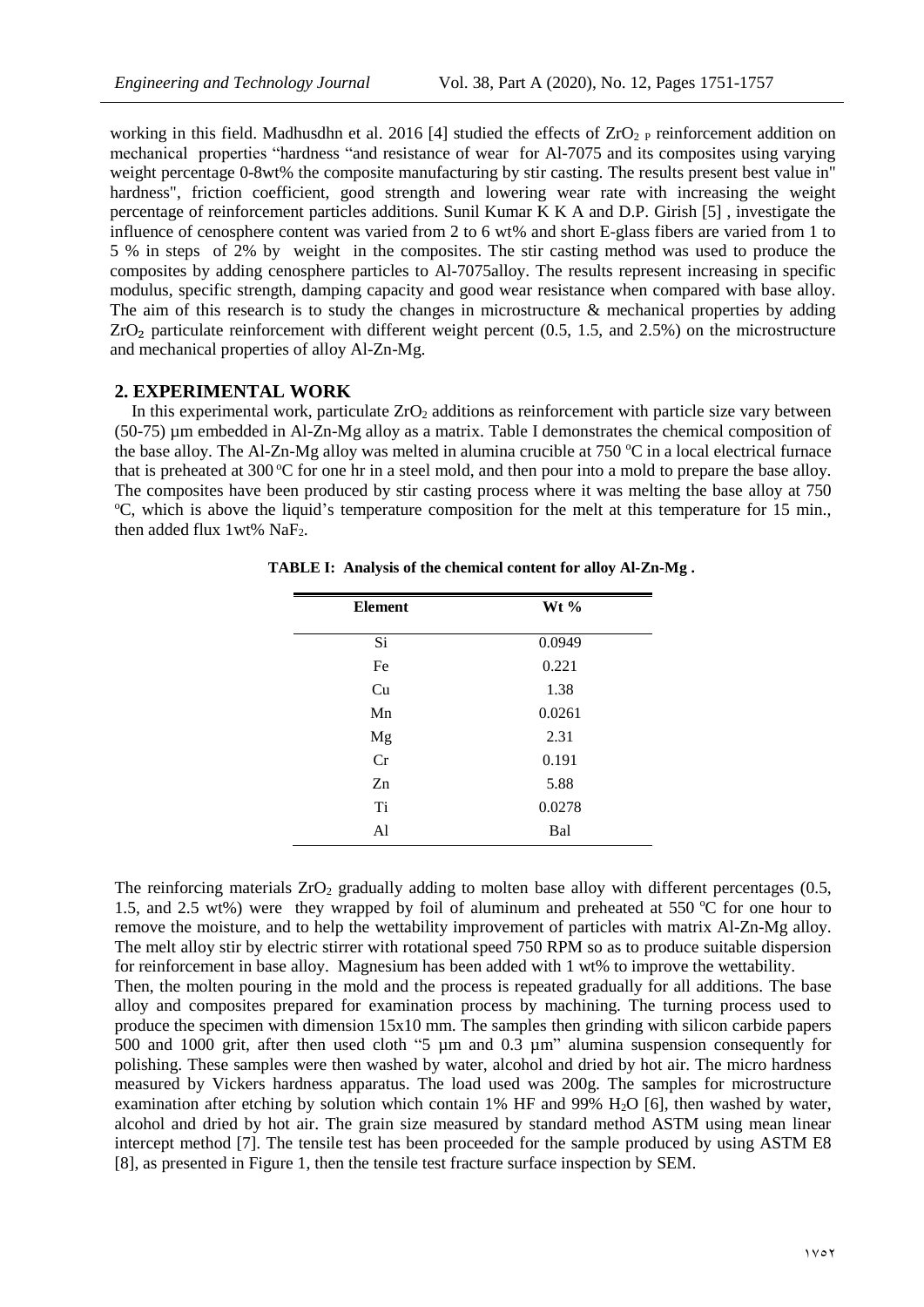

**Figure 1: Standard tensile test specimen [8].**

## **3. RESULTS AND DISCUSSION**

#### *I. Examination of the Microstructure*

 The examination of microstructure by using optical microscope with digital camera. Figure 2 represent the microstructure of base alloy which have dendrite shape. Figure 3 shows the microstructure dendrites shape of  $\alpha$ -Al and the particulate reinforcement's coalescence also spread into the matrix at any location. Also, the results of grain size measurement show that the grain size decreases with elevating the wt% of  $ZrO<sub>2</sub>$ , as shown in Table II, because the reinforcement particles leads to produce a heterogeneous nucleation sites and hindered the grain growth [9]. These particles coalescence then distribution into the

matrix at any space also the grain size decreases with increasing the addition of reinforcing particles.



**Figure 2: The microstructure of base alloy.**



**(a)**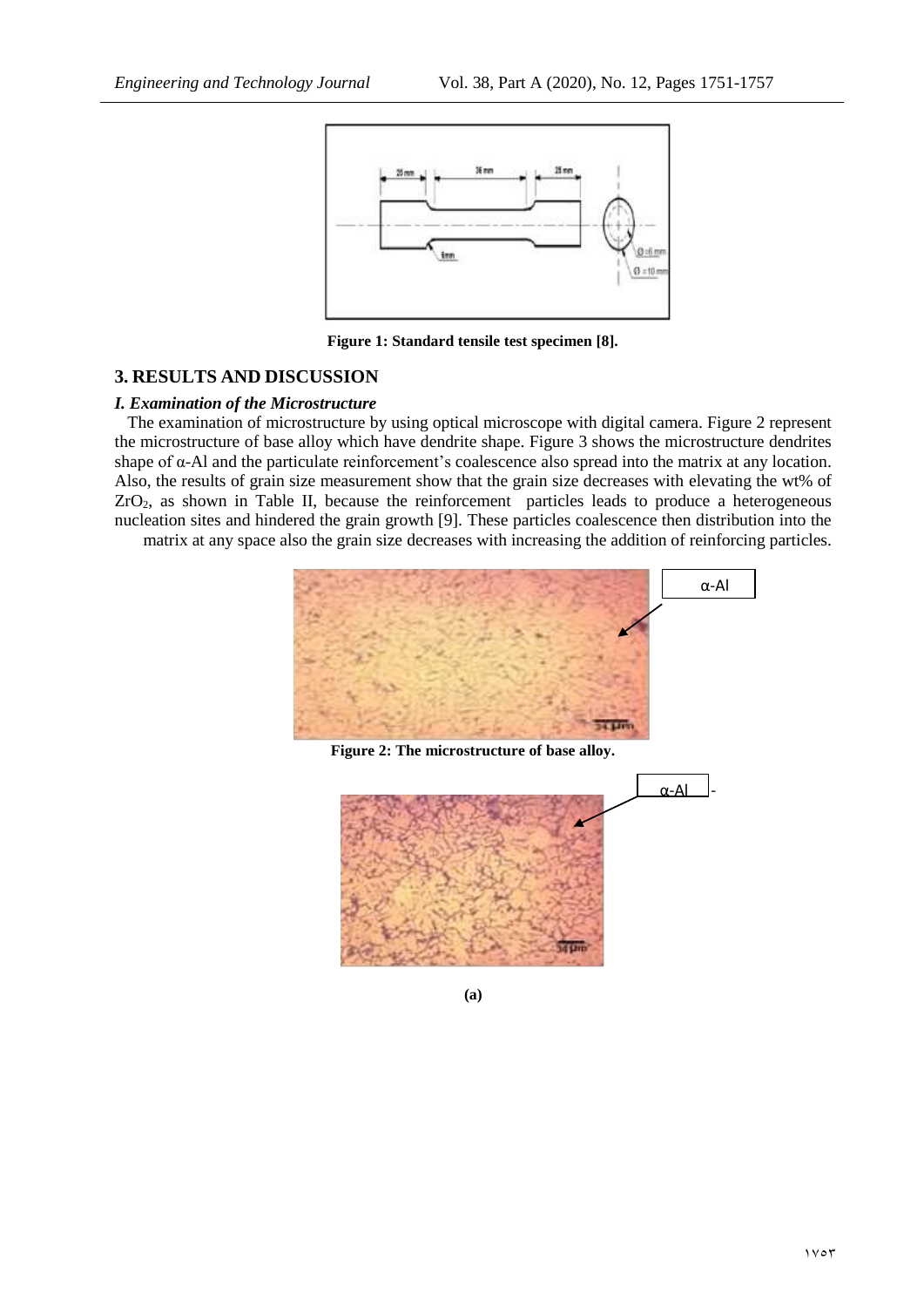

**Figiure3: Microstructure of composites, (a-0.5 wt%, b-1.5 wt %, c-2.5 wt %) ZrO**₂**.**

**TABLE II: Grain size measurment by ASTM**

| $Wt\%ZrO2$    |       | 0.5   | ن د   | ر…  |  |
|---------------|-------|-------|-------|-----|--|
| Grain size mm | 0.833 | ).732 | 0.476 | U.4 |  |

#### *II.Tensile test*

 Figures 4 (a) and (b) demonstrates the mechanical properties of composites, tensile ultimate strength and strength of yield of composites are higher than the base alloy, but the percentage of elongation decreases as present in Figure 4-c. This is due to the nature of the hardned  $ZrO<sub>2</sub>$  particles embeded in the composite which produce good bonding between the matrix and particles .



**(a)**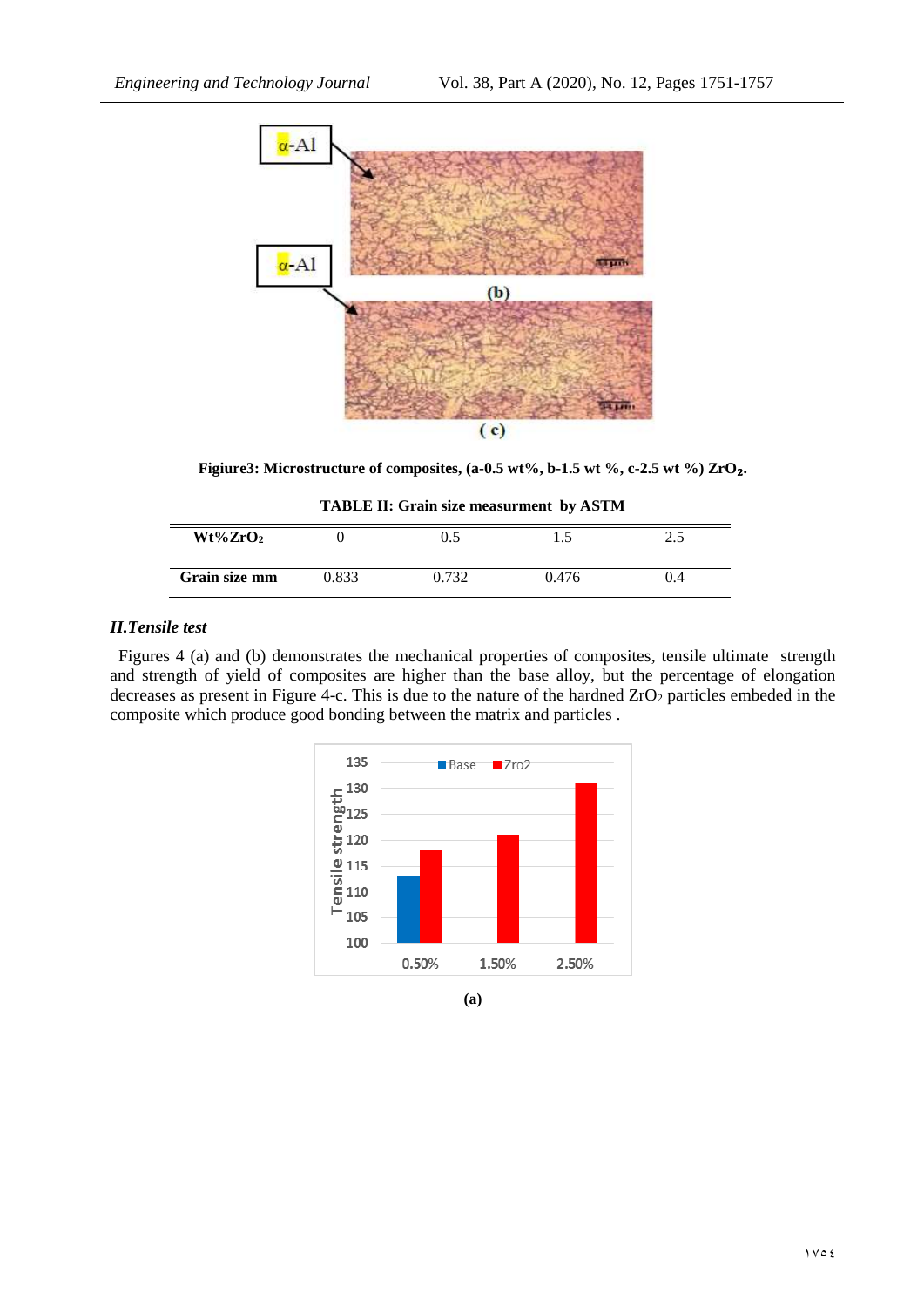



**Figure 4: Relationship between (a) Tensile ultimate strength (b) Strength of yield and (c) % of elongation with % of reinforcement for the base alloy.**

 The grain refining increases the strength of composite materials according to Hall-Pitch equation [9].The addition of reinforcement particles also improves the tensile strength and effective fracture by transferring stress from the Al-matrix to reinforcement particles, because the Orwan mechanism play an important rule which a dislocation passes through the heavy obstacles when restricting the dislocation around ZrO<sup>2</sup> particles. It could be seen that elongation decreases due to ceramic particles increasing the hardness. Figures 5 shows the elemental mapping represent the  $ZrO<sub>2</sub>$  particles distribution in a matrix.



**Figure 5: SEM, elemental mapping of 2.5%ZrO<sup>2</sup> composite.**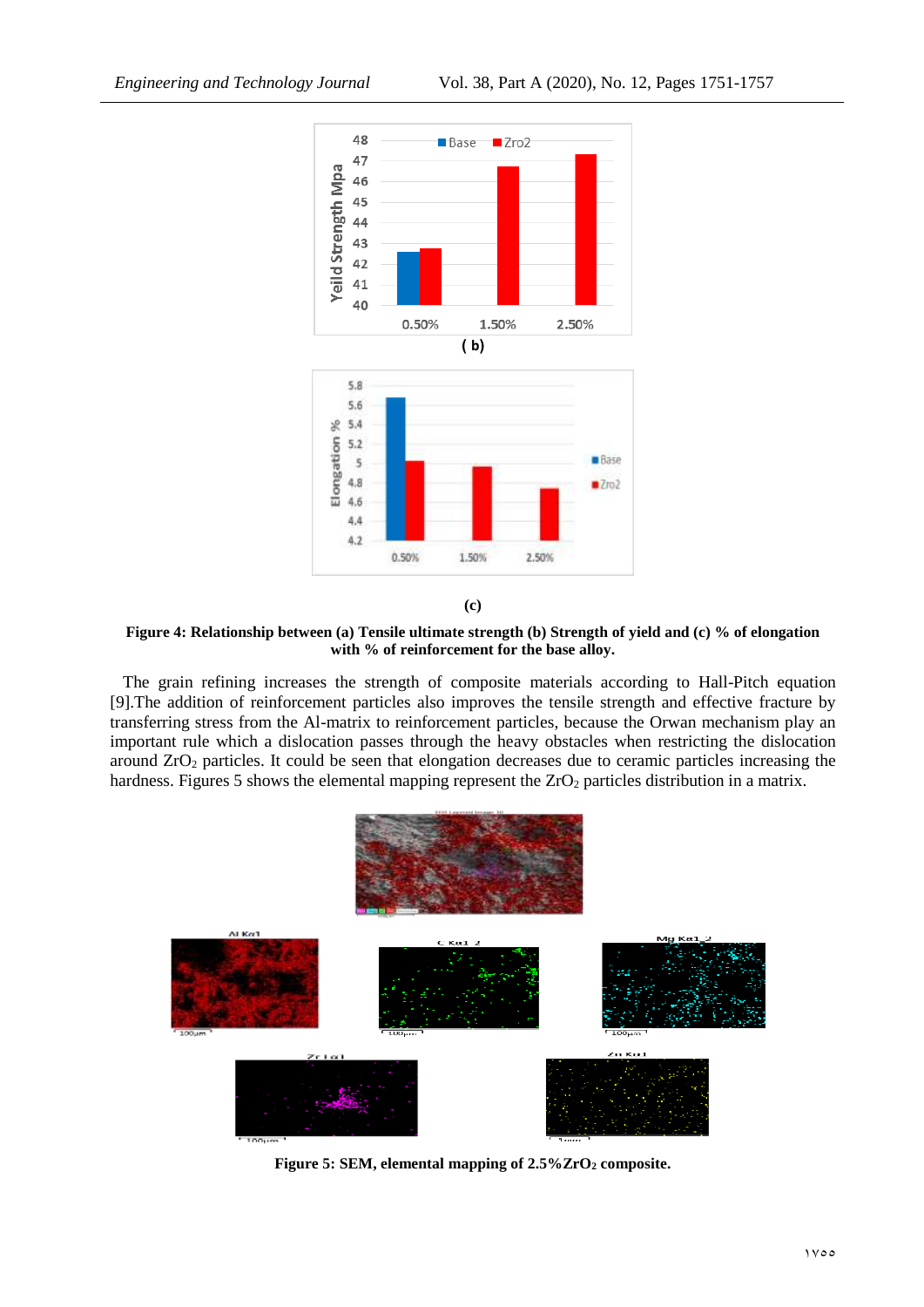

**Figure 6: Fracture surface using , SEM, (a) as cast, (b) 0.5% ZrO**₂ **, (c) 1.5% ZrO**₂**, (d) 2.5% ZrO**₂

#### *Ш. Hardness Test*

 Figure 7 shows the relationship between the grain size and hardness of the base alloy and composites. This observation shows that the composite hardness increased with decreasing the grain size because the ZrO<sup>2</sup> particles are working to refining grains and also increased strength such as present by Hall Petch equation [9]. Figure 8 represent the relation between the hardness and the weight percentage of reinforcement particles. It is observed that the hardness increased with increasing the addition of ZrO<sub>2</sub> particles, because these particles impeded in the matrix and causes a large obstruction to the dislocations movement [10].



**Figure 7: Relationship between hardness and grain size.**